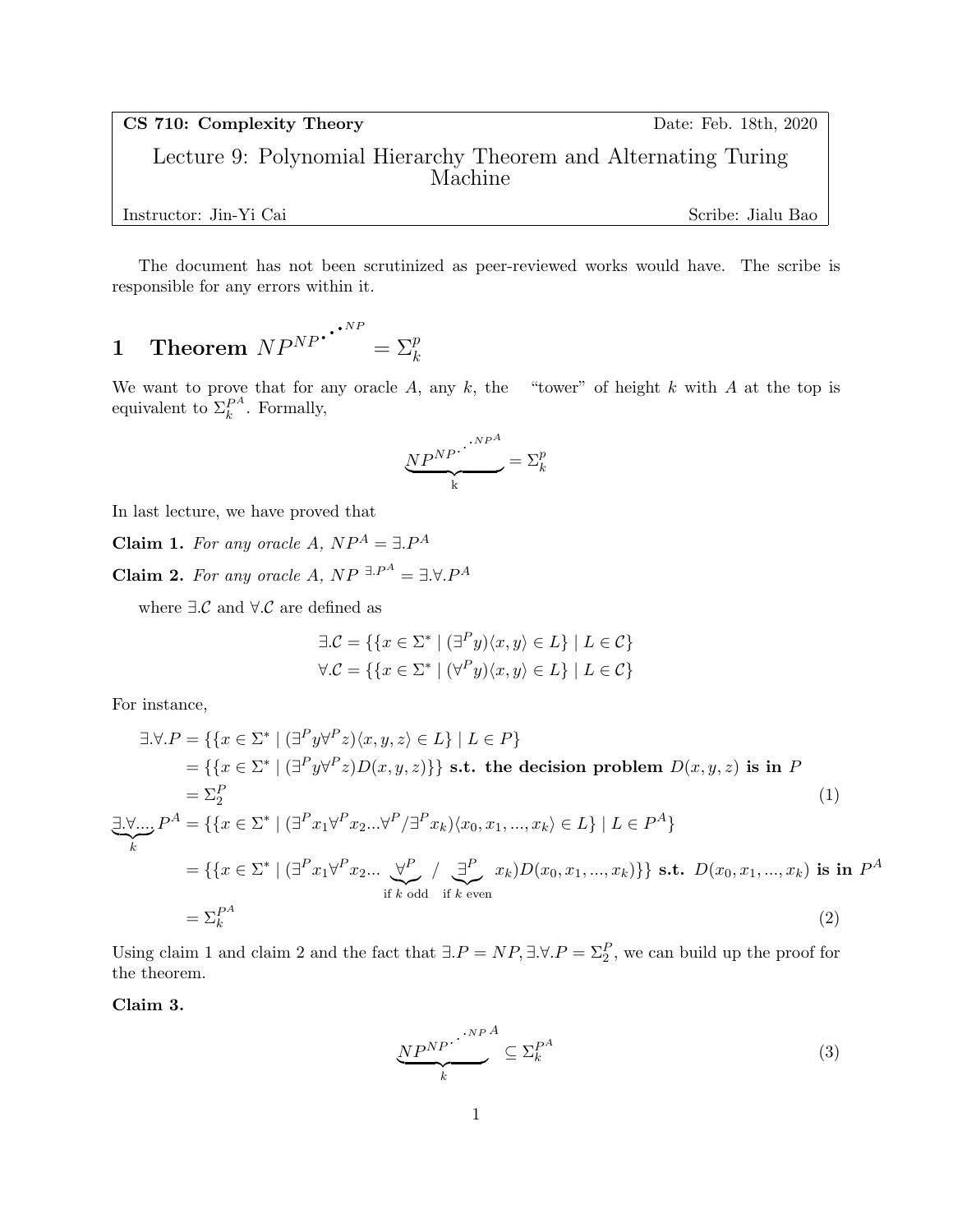Proof. We prove this by induction.

- $k = 1, NP = \Sigma_1^P$ : Trivial.
- $k = 2, NP^{NP} = \Sigma_2^P$ : Based on claim 1, we can substitute  $NP^A$  for  $\exists P^A$  in the left hand side of claim 2 and get

$$
NP^{NP} = \exists. \forall. P^A
$$

Since  $\exists \forall P^A = \sum_{i=1}^P$  according to eq. (1), it follows that  $NP^{NP} = \sum_{i=1}^P$ .

 $k > 2$ : By letting the oracle A in claim 1 be  $NP \cdot \cdot \cdot NP^A$ that has  $k-2$  level of  $NP$  towering, we derive

$$
NP \xrightarrow{NP} \xrightarrow{k-2} \text{S.P.} \xrightarrow{NP^{A}
$$
\n
$$
NP \xrightarrow{NP} \xrightarrow{k-1} \text{P.P.} \xrightarrow{NP^{A}}
$$
\n
$$
NP \xrightarrow{k-1} \text{P.P.} \xrightarrow{k-2} \text{NP} \xrightarrow{k-2} \text{P}
$$
\n
$$
(4)
$$

Then by letting the oracle A in claim 2 be  $NP \cdot \cdot \cdot^{NP^{A}}$ that has  $k-2$  level of  $NP$  towering, we derive

$$
NP \overbrace{NP \overset{NP^A}{\longrightarrow} \phantom{P}}^{NP^A} = NP^{\exists P} \overbrace{P \overset{NP^A}{\longrightarrow} \phantom{P}}^{NP^A} = \exists \forall P \overbrace{NP \overset{NP^A}{\longrightarrow} \phantom{P}}^{NP^A}
$$
 (5)

Here we take a seemingly reckless move to relaxing the base class from  $P$  to  $NP$  and derive that

$$
P^{\underbrace{NP^{\cdot}}_{k-2}} \subseteq NP^{\underbrace{NP^{\cdot}}_{k-2}} = \underbrace{NP^{\cdot}}_{k-1}^{\cdot NP^{A}} = \Sigma_{k-1}^{P} \tag{6}
$$

where the second to the last step follow from the inductive hypothesis that

$$
\underbrace{NP\cdot}_{k-1}^{\cdot\cdot\cdot\cdot\cdot\cdot\cdot A}=\Sigma_{k-1}^{P}
$$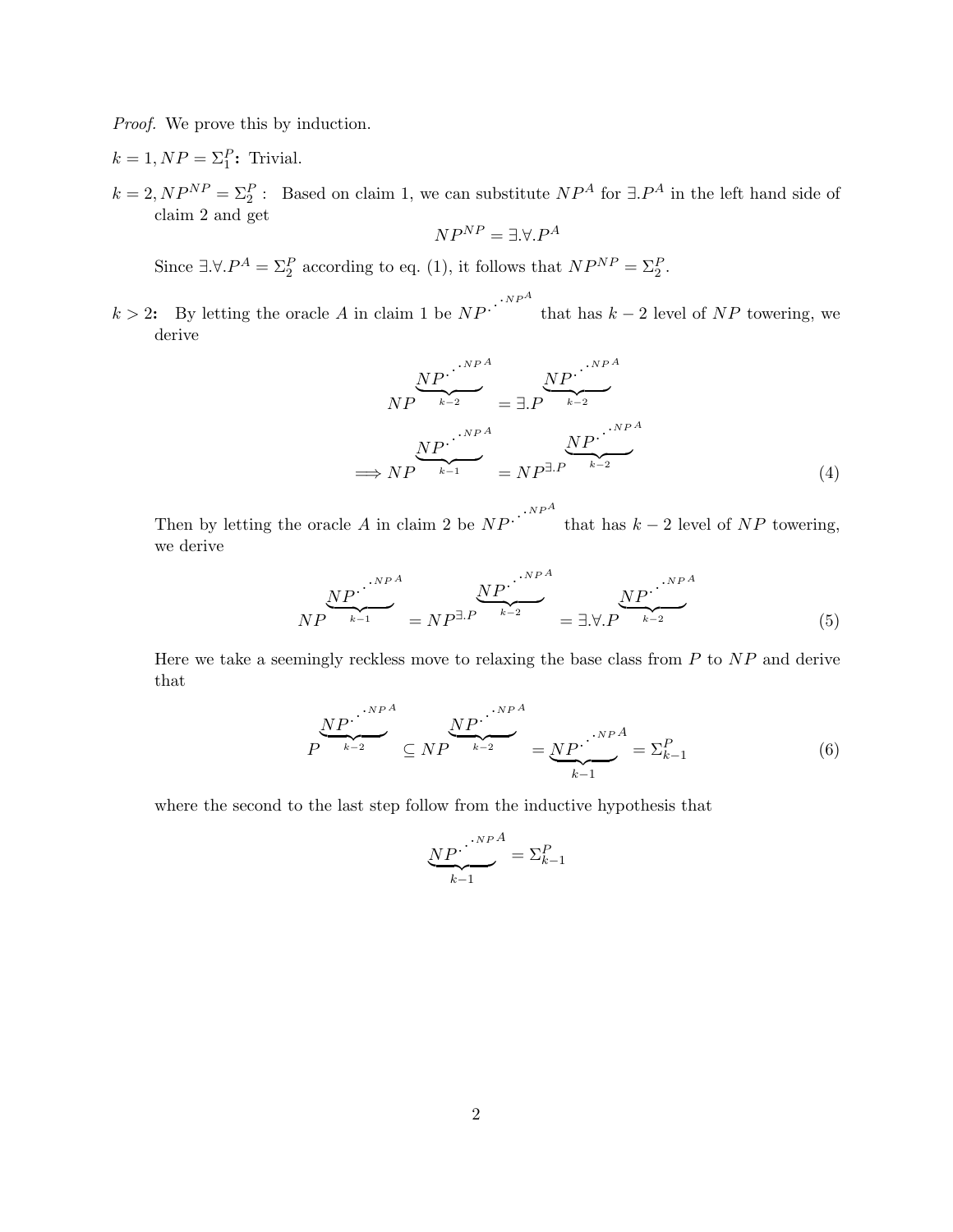At this stage, a sanity check may disappoint us, as it seems we cannot prove what we wanted:

$$
NP \longrightarrow_{k=1}^{NP} = NP^{\exists P} \longrightarrow_{k=2}^{NP} \qquad \text{(by eq. (4))}
$$
  
\n
$$
= \exists \forall P \longrightarrow_{k=2}^{NP} \qquad \text{(by eq. (5))}
$$
  
\n
$$
= \exists \forall NP \longrightarrow_{k=2}^{NP} \qquad \text{(by eq. (5))}
$$
  
\n
$$
= \exists \forall NP \longrightarrow_{k=1}^{NP^A} \qquad \text{(By } P \subseteq NP)
$$
  
\n
$$
= \exists \forall P \subseteq NP \qquad \text{(8)}
$$
  
\n
$$
= \exists \forall P \subseteq NP \qquad \text{(9)}
$$

This proves the left hand side of eq. (3) is a subset of  $\Sigma_{k+1}^P$ , while we want to prove that it is subset of  $\Sigma_k^P$ , which is tighter. Fortunately, for any oracle A,  $P^A$  is closed under complement, so for any oracle A and  $k' \geq 0$ ,  $P^A \subseteq \Sigma_{k'}^P$  implies that  $P^A \subseteq \Pi_{k'}^P$  (See lemmas below for a more detailed proof). Therefore, from eq. (6) we can also derive that

$$
P^{\overbrace{\bigvee_{k=2}^{NP}}^{NP^A}} \subseteq \Pi_{k-1}^P
$$
\n(9)

Substitute eq. (9) into the right hand side of eq. (8), we get

$$
NP \xrightarrow{k-P} \xrightarrow{k-1} \subseteq \exists. \forall. \Pi_{k-1}^P
$$
  
=  $\exists. \forall. \forall. \Sigma_{k-2}^P = \Sigma_k^P$ 

where the last step follows from collapsing two ∀ together.

This completes the proof for claim 3.

**Lemma 1.** If complexity class  $C_1 \subseteq C_2$ , and co- $C_1$ , co- $C_2$  are respectively their their complement classes, then  $co-C_1 \subseteq co-C_2$ .

*Proof.* For any L, if  $L \in \text{co-}\mathcal{C}_1$ , then  $L^C \in \mathcal{C}_1$  as  $\mathcal{C}_1$  is the complement of co- $\mathcal{C}_1$ . Since  $\mathcal{C}_1 \subseteq \mathcal{C}_2$ , it must  $L^C \in \mathcal{C}_2$  too. By co- $\mathcal{C}_2$  is the complement of  $\mathcal{C}_2$ ,  $L = (L^C)^C \in \text{co-}\mathcal{C}_2$  too. Thus,  $\text{co-}\mathcal{C}_1 \subseteq \text{co-}\mathcal{C}_2$ .  $\Box$ 

**Lemma 2.** For any oracle  $A, P^A = co-(P^A)$ .

*Proof.* Given any A, if  $L \in P^A$ , then there exists a polynomial time turing machine TM to decide L with access to oracle A. Let  $TM'$  be the same as  $TM$  except adding one step flipping the "yes", "no" answer in the end, then  $TM'$  can decide  $L^C$ . Since  $TM'$  is still a polynomial time turing machine with access to oracle  $A, L^C \in P^A$  too. Thus, co- $(P^A) \subseteq P^A$ .

Then, for any  $L \in \mathbb{P}^A$ , it must  $L^C \in \text{co-}P^A \subseteq P^A$ . Taking the complement again, we have  $L = (L^C)^C \in \text{co-}P^A$ . So  $P^A \subseteq \text{co-}(P^A)$ .

Therefore,  $P^A = \text{co-}(P^A)$ 

 $\Box$ 

 $\Box$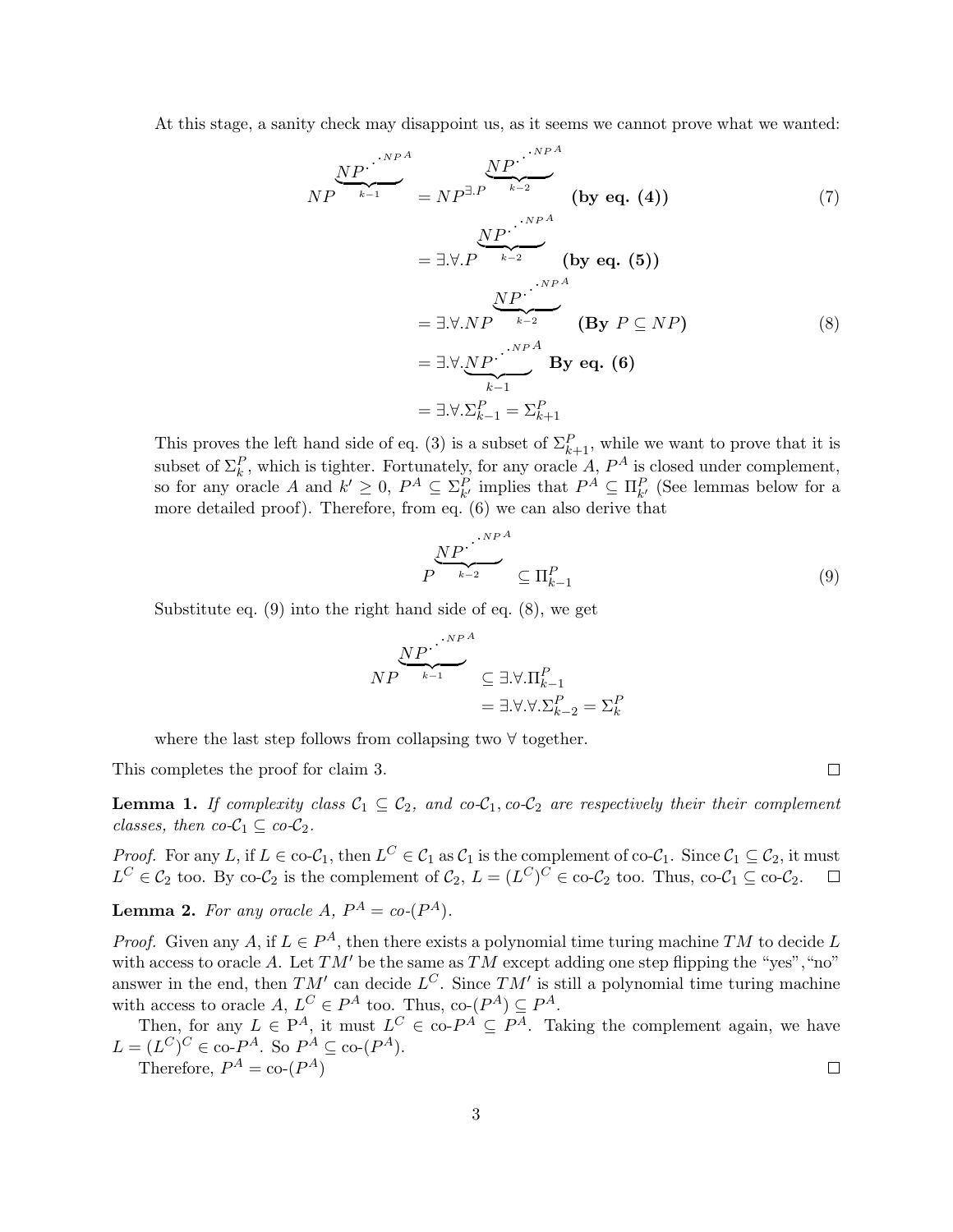Thus,  $P^A \subseteq \Pi_{k'}^P$  follows from co- $P^A \subseteq \Pi_{k'}^P$  according to lemma 1, which according to lemma 2 follows from the precondition that  $P^A \subseteq \Sigma^P_{k'}$ .

#### Claim 4.

$$
\underbrace{NP^{NP}}_{k} \stackrel{\cdot \cdot \cdot \cdot \cdot \cdot \cdot \cdot A}{=} \sum_{k=1}^{P^{A}} \tag{10}
$$

Proof. According to eq. (2),

$$
\Sigma_k^P = \exists . \Pi_{k-1}^{P^A} \tag{11}
$$

By inductive hypotheses,

$$
\underbrace{NP^{NP}}_{k-1} \supseteq \Sigma_{k-1}^{P^A} \tag{12}
$$

$$
NP^{A}
$$

which by lemma 1 implies that co- $(\Sigma_{k-}^{PA})$  $\mathbb{E}_{k-1}^{PA}$  =  $\prod_{k-1}^{PA}$   $\subseteq$  co- $\left( NP^{NP} \right)$ .  $\cdot$ <sup>NPA</sup> ), where the right hand side has  $k - 1$  level of  $NP$  towering. Thus,

$$
\Sigma_k^P \subseteq \exists . \Pi_{k-1}^{PA} \subseteq \exists . \text{co-}(NP^{NP} \cdot \dots \cdot NP^A)
$$
  
= { $\{x \in \Sigma^* \mid (\exists^P y) \langle x, y \rangle \in L\} \mid L \in \text{co-}(NP^{NP} \cdot \dots \cdot NP^A)$   
=  $NP^{\text{co-}(NP^{NP} \cdot \dots \cdot)}$ 

Note that  $NP^L = NP^{L^C}$ , since any non-deterministic turing machine(NTM) having access to  $L^C$ can always be simulated by a NTM having access to oracle  $L$  by flipping the answer given by the oracle, and vice versa. Therefore,

$$
\Sigma_k^P \subseteq NP^{\text{co-}(N P^{NP})} \cdot \cdot \cdot^{NP^A}) = NP^{N P^{NP}} \cdot \cdot \cdot^{NP^A}
$$

This completes the proof for claim 4.

Combined claim 3 and claim 4, we can conclude that

$$
\underbrace{NP^{NP}}_k \cdot \stackrel{NP^A}{=} \Sigma_k^{P^A}
$$

## 2 Alternating Turing Machine

We can think non-deterministic turing machine as a machine where every state is an OR-state, i.e. , at every state, it accepts if there exists a legal move to eventually accepting or it's already an accepting state. So it can be viewed as a disjunction of assertions that moves following from it will

 $\Box$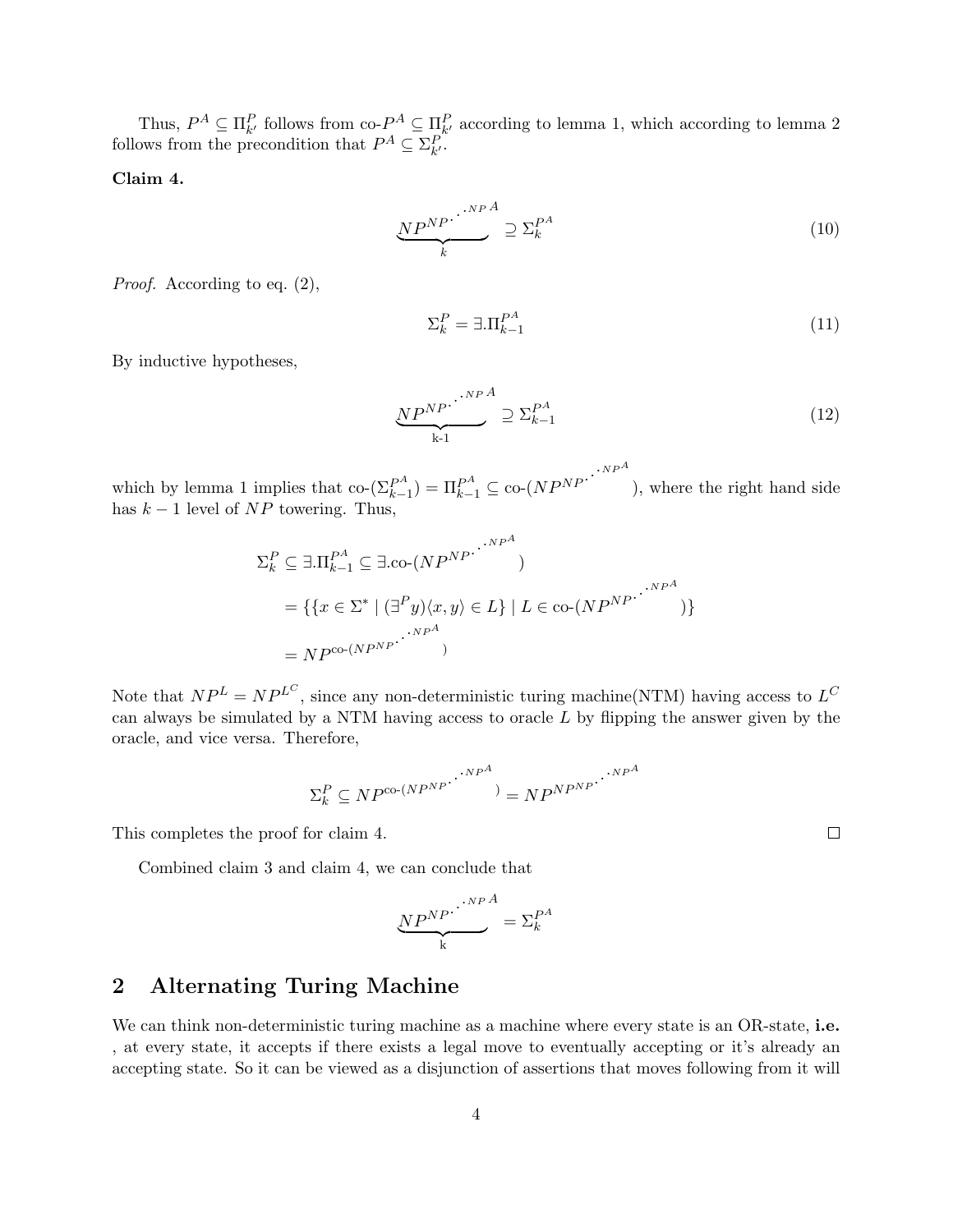eventually accept. In comparison, every state in a deterministic turing machine is an AND-state, i.e. , at every state, it accepts if all legal moves from it eventually accepts or it's already an accepting state. The determinism says that there's only one legal move following it, so we can still view it as a conjunction of assertions that all following legal moves accepts.

Inspired by this perspective, we can imagine an Alternating Turing Machine, where every state is either OR or AND state. It is a turing machine where every state inhabits one of types: OR, AND, ACCEPT, REJECT. Formally, a (one-tape) algternating Turing machine is a 5-tuple  $M = (Q, \Sigma, \delta, q_0, g)$  where

- $Q$  is the finite set of states
- $\Sigma$  is the finite alphabet
- $\delta: Q \times \Sigma \to \mathcal{P}(Q \times \Gamma \times \{L, R\})$  is the transition function
- $q_0 \in Q$  is the initial state
- $g: Q \to \{ OR, AND, ACCEPT, REJECT \}$  specifies the type of each state.

and the decision of the machine on input is based on the type of state as described in the last paragraph. As a result, an AND state with no following legal moves accepts no matter if its current state has type ACCEPT or not, and an OR state with no following legal moves rejects as long as its current state is not ACCEPT.(See [1] for more information)

The concept of alternating Turing machine is somewhat analagous to game trees, which the definition here does not require an OR state always followed by an AND state and an AND state always followed by an OR state.

A couple of results with regard to Alternating Turing machines are

- 1. ALogspace(ALternating Turing Machine with Log space) = PTIME
- 2. AP= PSPACE
- $3.$  APSPACE  $=$  EXPT
- $4. AEXPT = EXPSPACE$

### 3 Karp-Lipton Thoerem

We define a seemingly strange set of classes below

**Definition 1.** Given a class C, define  $C_{Poly}$  consists of languages L that is decidable in C with advice only dependent on the size of input and has polynomial length to that size. Formally,  $L \in$  $\mathcal{C}/_{Poly}$  if and only if there exists  $L_0 \in P$ , such that for any n, there exists  $y(n) \in \{0,1\}^n$  such that  $x \in L \Leftrightarrow \langle x, y(|x|) \rangle \in L_0.$ 

 $\mathcal{C}/_{Poly}$  is strange in that it can contain undecidable problems. Given a set of enumerable Turing machines  $M_n(\sqcup), \{1^n \mid M_n(\sqcup) \text{ halts }\},$  is a variation of the famously undecidable halting problem. However,  $\{1^n \mid M_n(\sqcup) \text{ halts }\}$  is in  $P/P_{oly}$  because if a machine can resort to some miraculous advice y such that  $y(n) = 1$  if and only if  $M_n(\square)$  halts, then the machine could just accept whenever the input x is all 1's and  $y(|x|) = 1$ , which could be accomplished by a deterministic Turing Machine in polynomial time.